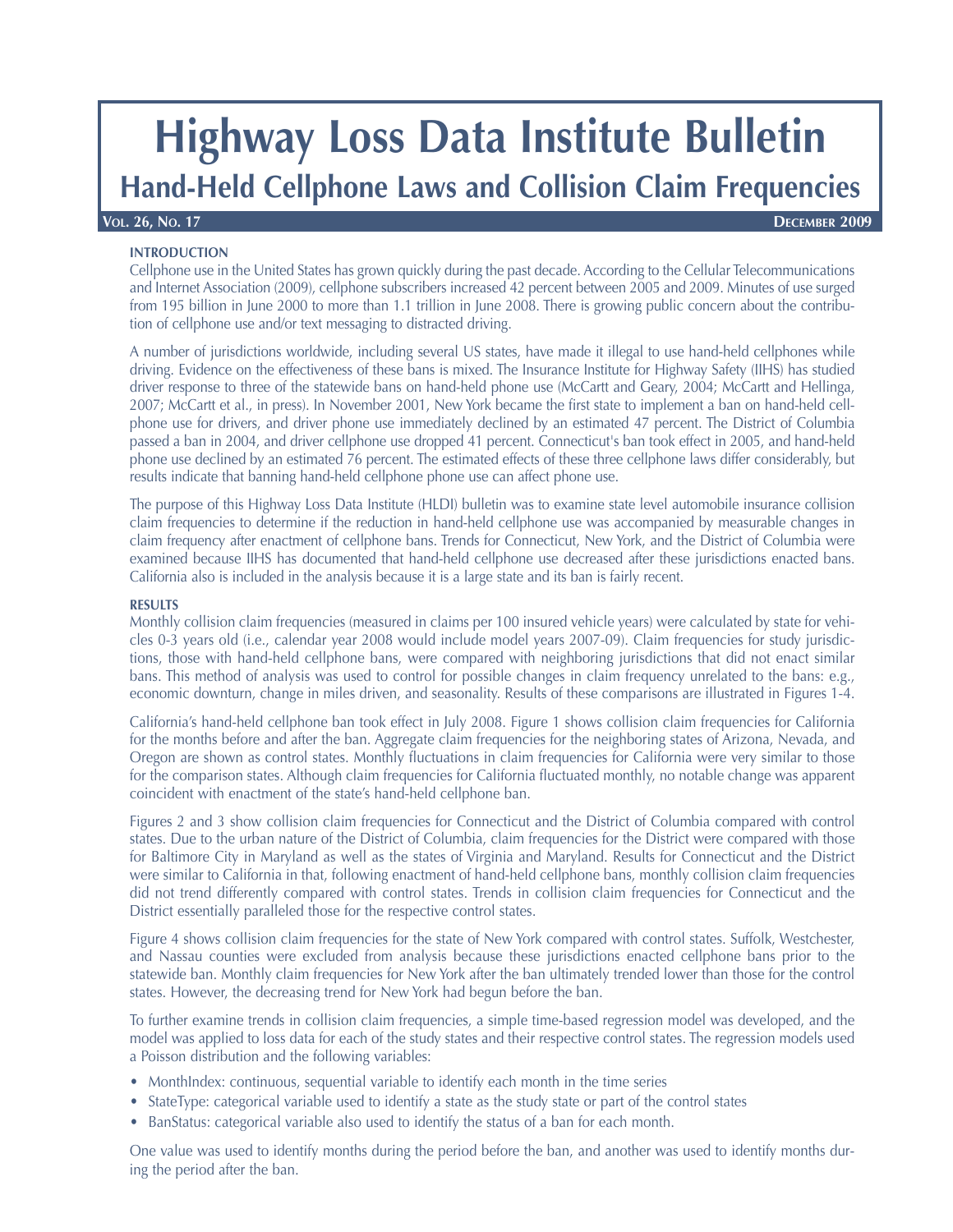



Months before/after hand-held cellphone law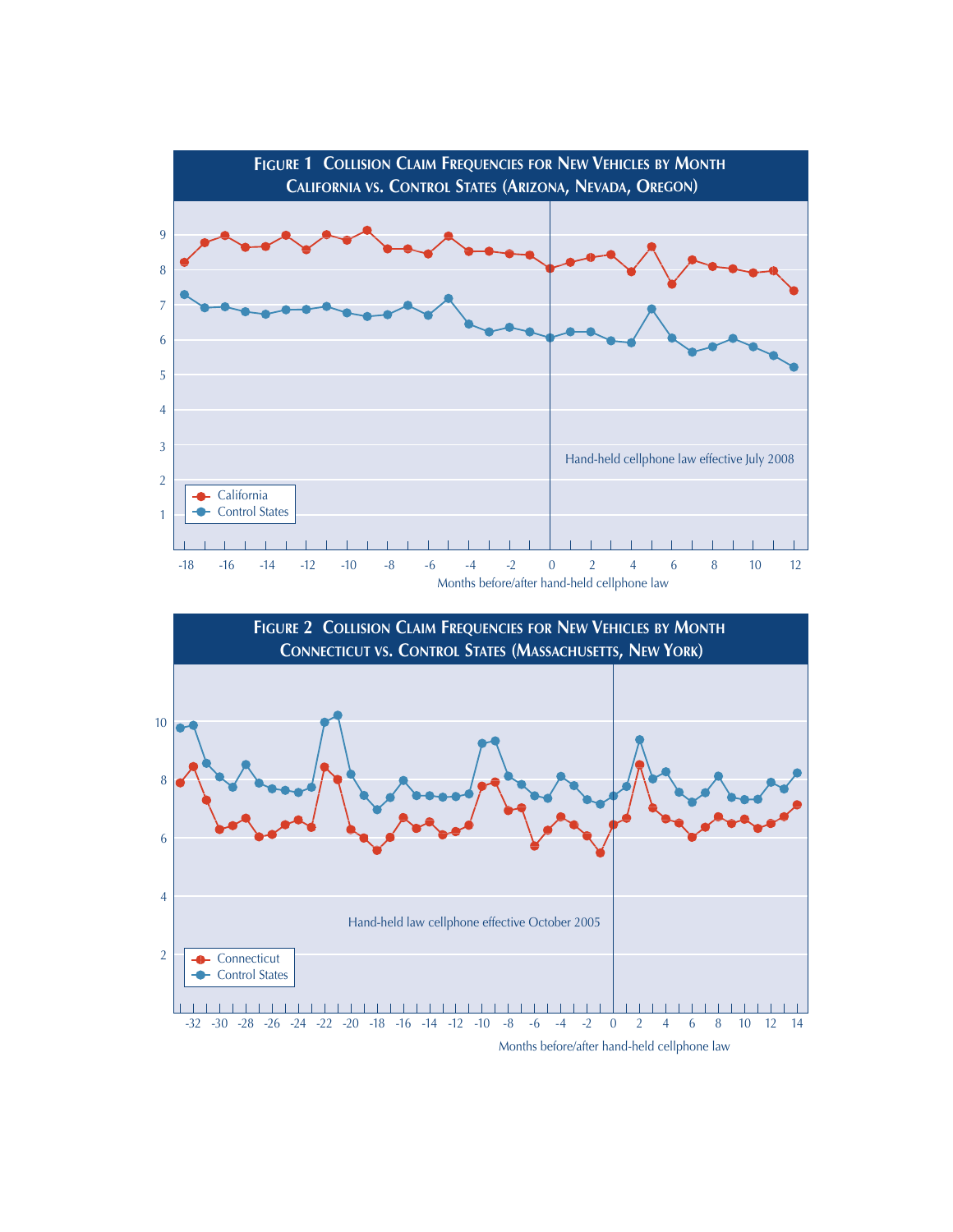

Months before/after hand-held cellphone law



Months before/after hand-held cellphone law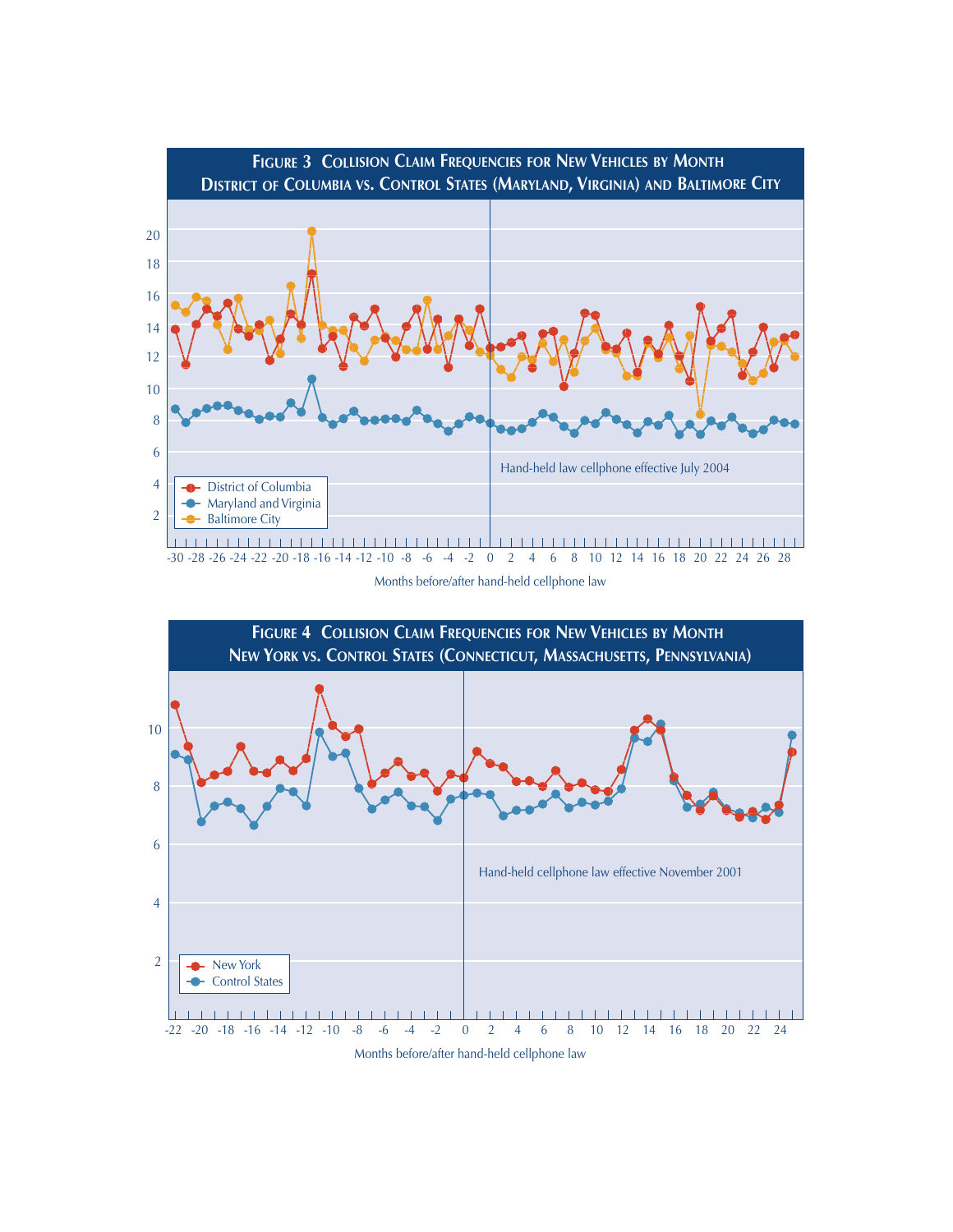Two interactions were used in the model. The first interaction, MonthIndex and StateType, estimated trend lines for both the study state and control states. The estimate for the MonthIndex variable represents the trend for the control states, whereas the estimate for the MonthIndex and StateType interaction is the difference between trends for the study state and control states. The second, more critical, interaction, StateType and BanStatus, provided a simple test of the ban's effect on collision claim frequencies in the study state. A p-value less than 0.05 for this interaction indicates the ban had a measurable effect on collision claim frequency.

To account for the possibility of more complex trend lines, terms corresponding to MonthIndex squared and MonthIndex cubed were attempted in the model. Results produced by these more complex terms did not alter the findings for the key interaction and therefore were excluded from the model.

Table 1 lists results of the regression model for California using Arizona, Nevada, and Oregon as control states. The negative estimate for MonthIndex indicates a decreasing trend for the control states, whereas the estimate for the interaction of MonthIndex and StateType indicates a slower decline for California. The positive estimate for StateType indicates that, without regard to the ban, collision claim frequencies were higher for California than for control states. The estimate for the interaction StateType and BanStatus was not statistically significant, indicating the model did not detect an effect of the ban on collision claim frequencies for California.

| <b>TABLE 1 RESULTS OF THE TIME-BASED REGRESSION MODEL</b><br>FOR CALIFORNIA VS. CONTROL STATES (ARIZONA, NEVADA, OREGON) |                              |                 |                                 |          |                                             |                   |                |  |  |  |
|--------------------------------------------------------------------------------------------------------------------------|------------------------------|-----------------|---------------------------------|----------|---------------------------------------------|-------------------|----------------|--|--|--|
| <b>PARAMETER</b>                                                                                                         | <b>DEGREES</b><br>OF FREEDOM | <b>ESTIMATE</b> | <b>STANDARD</b><br><b>ERROR</b> |          | <b>WALD 95%</b><br><b>CONFIDENCE LIMITS</b> | <b>CHI-SQUARE</b> | <b>P-VALUE</b> |  |  |  |
| Intercept                                                                                                                |                              | $-8.657$        | 0.0073                          | $-8.671$ | $-8.643$                                    | 1417516           | < 0.0001       |  |  |  |
| MonthIndex                                                                                                               |                              | $-0.007$        | 0.0006                          | $-0.008$ | $-0.005$                                    | 101.91            | < 0.0001       |  |  |  |
| StateType                                                                                                                |                              | 0.293           | 0.0086                          | 0.276    | 0.310                                       | 1168.89           | < 0.0001       |  |  |  |
| <b>BanStatus</b>                                                                                                         |                              | $-0.019$        | 0.0114                          | $-0.042$ | 0.003                                       | 2.8               | 0.0943         |  |  |  |
| MonthIndex*StateType                                                                                                     |                              | 0.004           | 0.0008                          | 0.003    | 0.006                                       | 30.17             | < 0.0001       |  |  |  |
| StateType*BanStatus                                                                                                      |                              | $-0.015$        | 0.0135                          | $-0.042$ | 0.011                                       | 1.25              | 0.2635         |  |  |  |

Table 2 summarizes estimates for the interaction of StateType and BanStatus for regression models using data for California, Connecticut, District of Columbia (compared with control states), and New York. Additional models examined data restricted to youthful drivers (ages 16-24).

| <b>TABLE 2 EFFECT ESTIMATES OF HAND-HELD CELLPHONE BANS</b><br>ON COLLISION CLAIM FREQUENCY |              |                                                  |                   |                |  |  |  |  |  |
|---------------------------------------------------------------------------------------------|--------------|--------------------------------------------------|-------------------|----------------|--|--|--|--|--|
| <b>BAN STATE</b>                                                                            | <b>GROUP</b> | <b>ESTIMATE OF</b><br><b>STATETYPE*BANSTATUS</b> | <b>BAN EFFECT</b> | <b>P-VALUE</b> |  |  |  |  |  |
| California                                                                                  | All Ages     | $-0.0151$                                        | $-1\%$            | 0.2635         |  |  |  |  |  |
| California                                                                                  | Age $<$ 25   | $-0.0158$                                        | $-2\%$            | 0.1116         |  |  |  |  |  |
| Connecticut                                                                                 | All Ages     | 0.0351                                           | $4\%$             | 0.0317         |  |  |  |  |  |
| Connecticut                                                                                 | Age $<$ 25   | 0.0513                                           | $5\%$             | 0.2835         |  |  |  |  |  |
| District of Columbia (vs. Maryland and Virginia)                                            | All Ages     | $-0.0461$                                        | $-5\%$            | 0.1753         |  |  |  |  |  |
| District of Columbia (vs. Maryland and Virginia)                                            | Age $<$ 25   | $-0.0141$                                        | $-1\%$            | 0.9117         |  |  |  |  |  |
| District of Columbia (vs. Baltimore City)                                                   | All Ages     | $-0.0011$                                        | $0\%$             | 0.9810         |  |  |  |  |  |
| District of Columbia (vs. Baltimore City)                                                   | Age $<$ 25   | $-0.2309$                                        | $-21\%$           | 0.1670         |  |  |  |  |  |
| New York                                                                                    | All Ages     | 0.0324                                           | 3%                | 0.0052         |  |  |  |  |  |
| New York                                                                                    | Age $<$ 25   | 0.0166                                           | $2\%$             | 0.6208         |  |  |  |  |  |